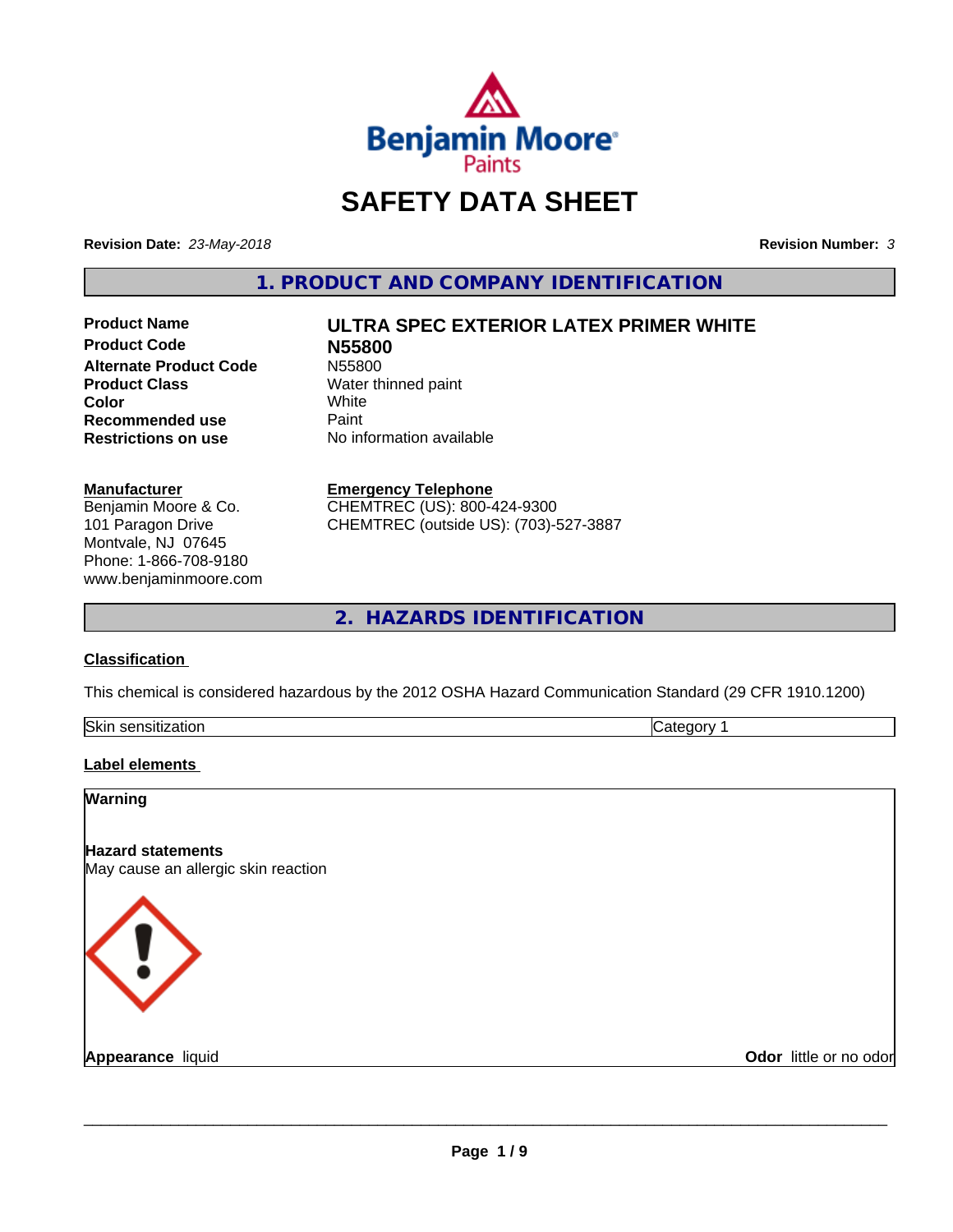#### **Precautionary Statements - Prevention**

Avoid breathing dust/fume/gas/mist/vapors/spray Contaminated work clothing should not be allowed out of the workplace Wear protective gloves

#### **Skin**

IF ON SKIN: Wash with plenty of soap and water If skin irritation or rash occurs: Get medical advice/attention Wash contaminated clothing before reuse

#### **Precautionary Statements - Disposal**

Dispose of contents/container to an approved waste disposal plant

#### **Hazards not otherwise classified (HNOC)**

Not applicable

#### **Other information**

No information available

#### **3. COMPOSITION INFORMATION ON COMPONENTS**

| <b>Chemical name</b>                                                         | <b>CAS No.</b> | Weight-% |
|------------------------------------------------------------------------------|----------------|----------|
| Limestone                                                                    | 1317-65-3      | 25       |
| Titanium dioxide                                                             | 13463-67-7     | 15       |
| Zinc oxide                                                                   | 1314-13-2      |          |
| Propanoic acid, 2-methyl-, monoester with<br>2,2,4-trimethyl-1,3-pentanediol | 25265-77-4     |          |
| 2-N-octyl-4-Isothiazolin-3-One                                               | 26530-20-1     | 0.5      |

#### **4. FIRST AID MEASURES**

| <b>General Advice</b>                            | No hazards which require special first aid measures.                                                                                                                                                                                |
|--------------------------------------------------|-------------------------------------------------------------------------------------------------------------------------------------------------------------------------------------------------------------------------------------|
| <b>Eye Contact</b>                               | Rinse thoroughly with plenty of water for at least 15 minutes and consult a<br>physician.                                                                                                                                           |
| <b>Skin Contact</b>                              | Wash off immediately with soap and plenty of water while removing all<br>contaminated clothes and shoes. If skin irritation persists, call a physician. Wash<br>clothing before reuse. Destroy contaminated articles such as shoes. |
| <b>Inhalation</b>                                | Move to fresh air. If symptoms persist, call a physician.                                                                                                                                                                           |
| Ingestion                                        | Clean mouth with water and afterwards drink plenty of water. Consult a physician<br>if necessary.                                                                                                                                   |
| <b>Most Important</b><br><b>Symptoms/Effects</b> | May cause allergic skin reaction.                                                                                                                                                                                                   |
| <b>Notes To Physician</b>                        | Treat symptomatically.                                                                                                                                                                                                              |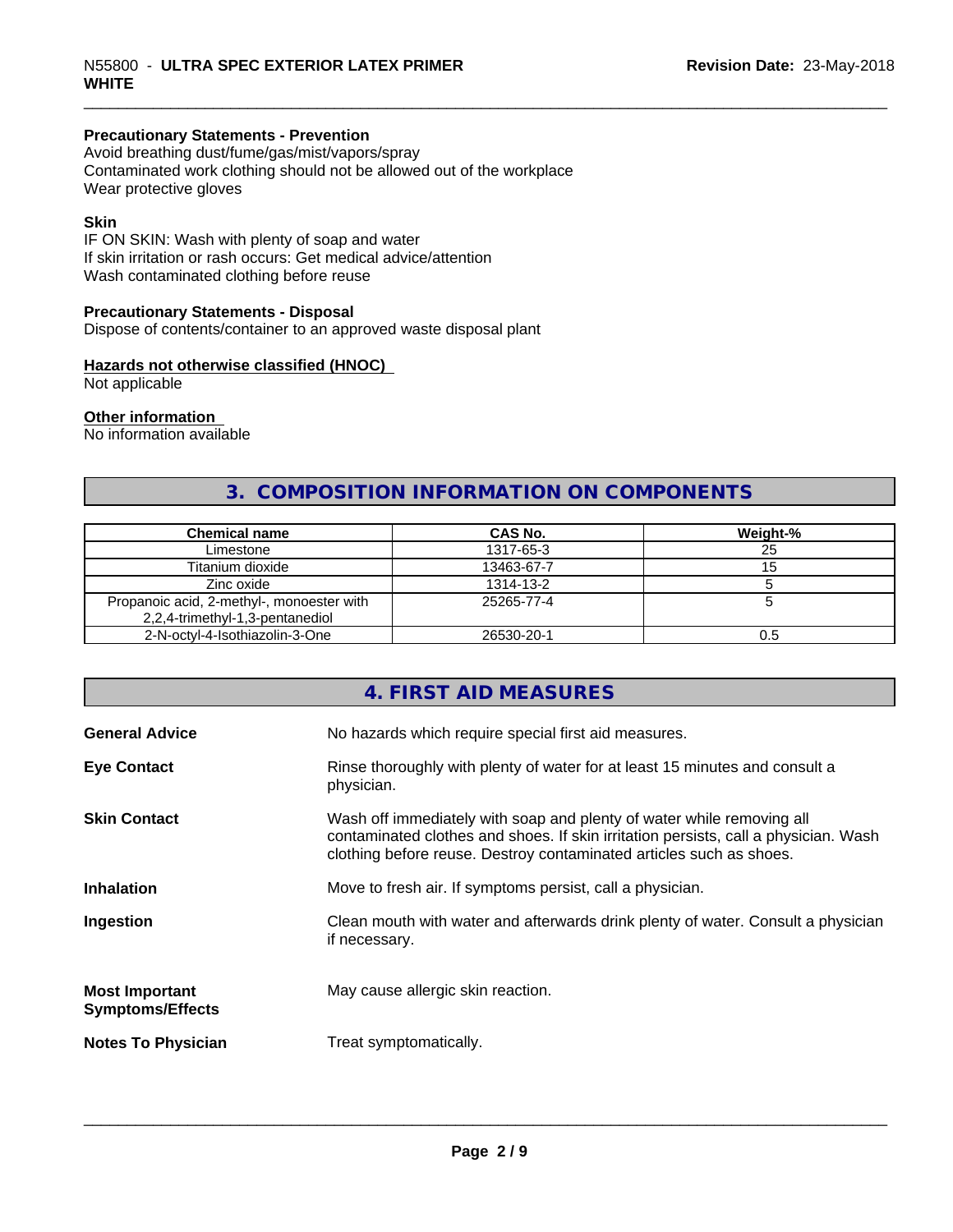#### **5. FIRE-FIGHTING MEASURES**

| <b>Suitable Extinguishing Media</b>                                              |                 |                                                                                                                                              | Use extinguishing measures that are appropriate to local<br>circumstances and the surrounding environment. |  |
|----------------------------------------------------------------------------------|-----------------|----------------------------------------------------------------------------------------------------------------------------------------------|------------------------------------------------------------------------------------------------------------|--|
| <b>Protective Equipment And Precautions For</b><br><b>Firefighters</b>           |                 | As in any fire, wear self-contained breathing apparatus<br>pressure-demand, MSHA/NIOSH (approved or equivalent)<br>and full protective gear. |                                                                                                            |  |
| <b>Specific Hazards Arising From The Chemical</b>                                |                 | Closed containers may rupture if exposed to fire or<br>extreme heat.                                                                         |                                                                                                            |  |
| <b>Sensitivity To Mechanical Impact</b>                                          |                 | No.                                                                                                                                          |                                                                                                            |  |
| <b>Sensitivity To Static Discharge</b>                                           |                 | No.                                                                                                                                          |                                                                                                            |  |
| <b>Flash Point Data</b><br>Flash Point (°F)<br>Flash Point (°C)<br><b>Method</b> |                 | Not applicable<br>Not applicable<br>Not applicable                                                                                           |                                                                                                            |  |
| <b>Flammability Limits In Air</b>                                                |                 |                                                                                                                                              |                                                                                                            |  |
| Lower flammability limit:<br><b>Upper flammability limit:</b>                    |                 | Not applicable<br>Not applicable                                                                                                             |                                                                                                            |  |
| NFPA<br>Health: 1                                                                | Flammability: 0 | <b>Instability: 0</b>                                                                                                                        | <b>Special: Not Applicable</b>                                                                             |  |
| <b>NFPA Legend</b>                                                               |                 |                                                                                                                                              |                                                                                                            |  |

- 0 Not Hazardous
- 1 Slightly
- 2 Moderate
- 3 High
- 4 Severe

*The ratings assigned are only suggested ratings, the contractor/employer has ultimate responsibilities for NFPA ratings where this system is used.*

*Additional information regarding the NFPA rating system is available from the National Fire Protection Agency (NFPA) at www.nfpa.org.*

#### **6. ACCIDENTAL RELEASE MEASURES**

| <b>Personal Precautions</b>      | Avoid contact with skin, eyes and clothing. Ensure adequate ventilation.                             |
|----------------------------------|------------------------------------------------------------------------------------------------------|
| <b>Other Information</b>         | Prevent further leakage or spillage if safe to do so.                                                |
| <b>Environmental precautions</b> | See Section 12 for additional Ecological Information.                                                |
| <b>Methods for Cleaning Up</b>   | Soak up with inert absorbent material. Sweep up and shovel into suitable<br>containers for disposal. |
|                                  |                                                                                                      |

**7. HANDLING AND STORAGE**

Handling **Handling** Avoid contact with skin, eyes and clothing. Avoid breathing vapors, spray mists or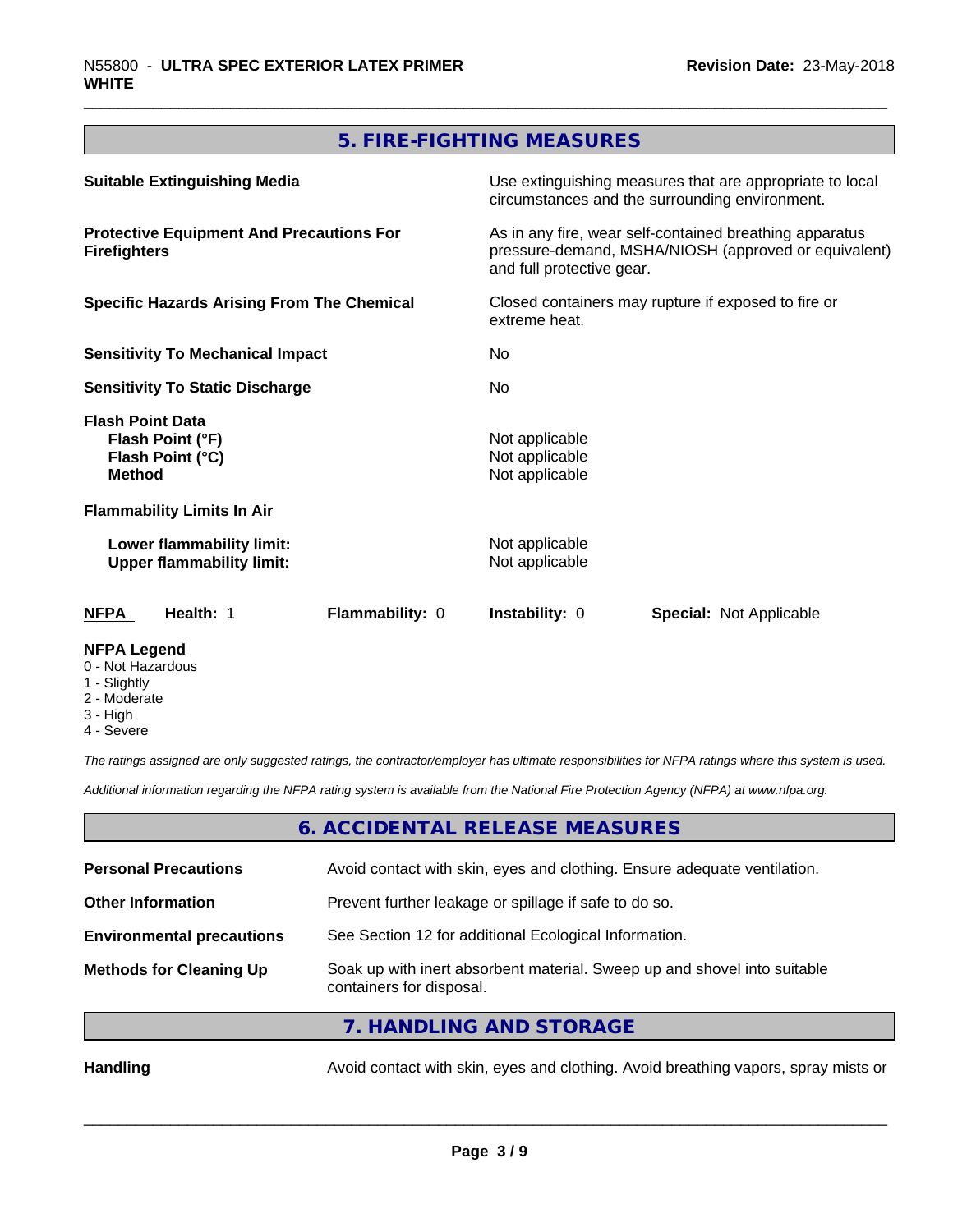sanding dust. In case of insufficient ventilation, wear suitable respiratory equipment.

#### **Storage** Keep container tightly closed. Keep out of the reach of children.

**Incompatible Materials** No information available

#### **8. EXPOSURE CONTROLS/PERSONAL PROTECTION**

#### **Exposure Limits**

| <b>Chemical name</b> | <b>ACGIH TLV</b>           | <b>OSHA PEL</b>           |
|----------------------|----------------------------|---------------------------|
| Limestone            | N/E                        | 15 mg/m $3$ - TWA         |
|                      |                            | $5 \text{ mg/m}^3$ - TWA  |
| Titanium dioxide     | 10 mg/m <sup>3</sup> - TWA | 15 mg/m $3$ - TWA         |
| Zinc oxide           | $2 \text{ mg/m}^3$ - TWA   | 5 mg/m <sup>3</sup> - TWA |
|                      | 10 mg/m $3$ - STEL         | 15 mg/m $3$ - TWA         |

#### **Legend**

ACGIH - American Conference of Governmental Industrial Hygienists Exposure Limits OSHA - Occupational Safety & Health Administration Exposure Limits N/E - Not Established

**Engineering Measures** Ensure adequate ventilation, especially in confined areas.

#### **Personal Protective Equipment**

| <b>Eye/Face Protection</b>    | Safety glasses with side-shields.                                        |
|-------------------------------|--------------------------------------------------------------------------|
| <b>Skin Protection</b>        | Protective gloves and impervious clothing.                               |
| <b>Respiratory Protection</b> | In case of insufficient ventilation wear suitable respiratory equipment. |
| <b>Hygiene Measures</b>       | Avoid contact with skin, eyes and clothing. Remove and wash contaminated |

# **9. PHYSICAL AND CHEMICAL PROPERTIES**

clothing before re-use. Wash thoroughly after handling.

| liquid<br>little or no odor<br>No information available<br>$11.0 - 11.4$<br>$1.31 - 1.37$<br>No information available<br>No information available<br>No information available<br>No information available<br>No information available<br>No information available<br>No information available<br>$50 - 60$<br>$30 - 40$<br>$40 - 50$<br>$60 - 70$ |
|---------------------------------------------------------------------------------------------------------------------------------------------------------------------------------------------------------------------------------------------------------------------------------------------------------------------------------------------------|
| ~100<br>212                                                                                                                                                                                                                                                                                                                                       |
|                                                                                                                                                                                                                                                                                                                                                   |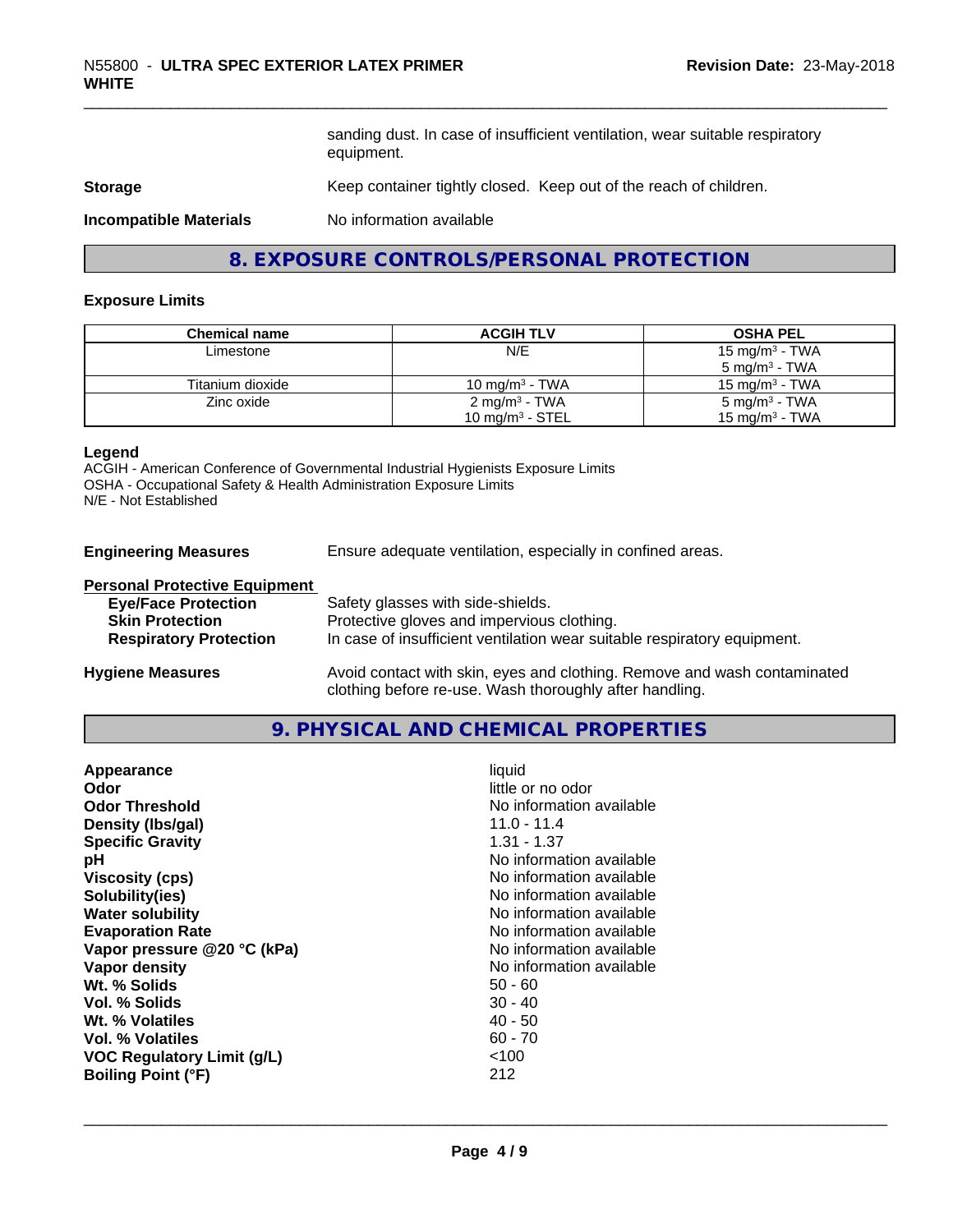| <b>Boiling Point (°C)</b>            | 100                      |
|--------------------------------------|--------------------------|
| <b>Freezing Point (°F)</b>           | 32                       |
| <b>Freezing Point (°C)</b>           | 0                        |
| Flash Point (°F)                     | Not applicable           |
| Flash Point (°C)                     | Not applicable           |
| <b>Method</b>                        | Not applicable           |
| Flammability (solid, gas)            | Not applicable           |
| <b>Upper flammability limit:</b>     | Not applicable           |
| Lower flammability limit:            | Not applicable           |
| <b>Autoignition Temperature (°F)</b> | No information available |
| <b>Autoignition Temperature (°C)</b> | No information available |
| Decomposition Temperature (°F)       | No information available |
| Decomposition Temperature (°C)       | No information available |
| <b>Partition coefficient</b>         | No information available |

#### **10. STABILITY AND REACTIVITY**

| <b>Reactivity</b>                         | Not Applicable                           |
|-------------------------------------------|------------------------------------------|
| <b>Chemical Stability</b>                 | Stable under normal conditions.          |
| <b>Conditions to avoid</b>                | Prevent from freezing.                   |
| <b>Incompatible Materials</b>             | No materials to be especially mentioned. |
| <b>Hazardous Decomposition Products</b>   | None under normal use.                   |
| <b>Possibility of hazardous reactions</b> | None under normal conditions of use.     |

### **11. TOXICOLOGICAL INFORMATION**

| <b>Product Information</b>                                                                                                                                                                                                     |
|--------------------------------------------------------------------------------------------------------------------------------------------------------------------------------------------------------------------------------|
| Information on likely routes of exposure                                                                                                                                                                                       |
| Eye contact, skin contact and inhalation.<br><b>Principal Routes of Exposure</b>                                                                                                                                               |
| <b>Acute Toxicity</b>                                                                                                                                                                                                          |
| No information available<br><b>Product Information</b>                                                                                                                                                                         |
| Symptoms related to the physical, chemical and toxicological characteristics                                                                                                                                                   |
| No information available<br><b>Symptoms</b>                                                                                                                                                                                    |
| Delayed and immediate effects as well as chronic effects from short and long-term exposure                                                                                                                                     |
| May cause slight irritation.<br>Eye contact<br>Substance may cause slight skin irritation. Prolonged or repeated contact may dry<br><b>Skin contact</b><br>skin and cause irritation.                                          |
| <b>Inhalation</b><br>May cause irritation of respiratory tract.<br>Ingestion may cause gastrointestinal irritation, nausea, vomiting and diarrhea.<br>Ingestion<br><b>Sensitization</b><br>May cause an allergic skin reaction |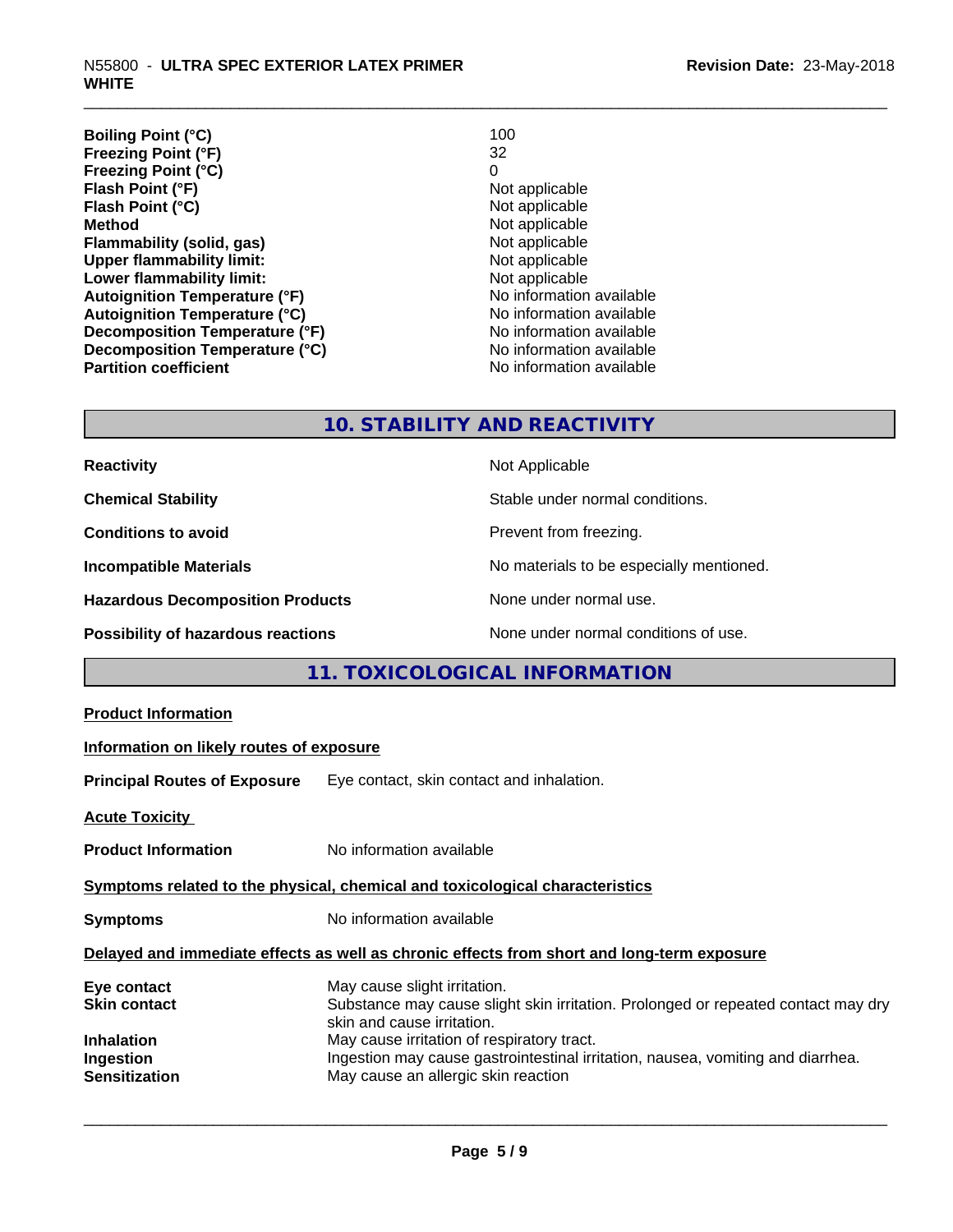| <b>Neurological Effects</b>     | No information available. |
|---------------------------------|---------------------------|
| <b>Mutagenic Effects</b>        | No information available. |
| <b>Reproductive Effects</b>     | No information available. |
| <b>Developmental Effects</b>    | No information available. |
| <b>Target organ effects</b>     | No information available. |
| <b>STOT - single exposure</b>   | No information available. |
| <b>STOT - repeated exposure</b> | No information available. |
| Other adverse effects           | No information available. |
| <b>Aspiration Hazard</b>        | No information available  |

#### **Numerical measures of toxicity**

#### **The following values are calculated based on chapter 3.1 of the GHS document**

| <b>ATEmix (oral)</b>                 | 55851 mg/kg |
|--------------------------------------|-------------|
| <b>ATEmix (dermal)</b>               | 441000      |
| <b>ATEmix (inhalation-dust/mist)</b> | 440.5 ma/L  |

#### **Component Information**

Titanium dioxide LD50 Oral: > 10000 mg/kg (Rat) Zinc oxide LD50 Oral: 5000 mg/kg (Rat) LC50 Inhalation (Dust):  $> 5700$  mg/m<sup>3</sup> (Rat, 4 hr.) 2-N-octyl-4-Isothiazolin-3-One LD50 Oral: 550 mg/kg (Rat) LD50 Dermal: 690 mg/kg (Rabbit)

#### **Carcinogenicity**

*The information below indicateswhether each agency has listed any ingredient as a carcinogen:.*

| <b>Chemical</b><br>name             | <b>IARC</b>                      | <b>NTP</b> | <b>OCUA</b><br>⊣הכ∪ |
|-------------------------------------|----------------------------------|------------|---------------------|
|                                     | . .<br>2B<br>Possible<br>· Human |            | Listed              |
| $-1$<br>. dioxide<br><b>itanium</b> | Carcinogen                       |            |                     |

• Although IARC has classified titanium dioxide as possibly carcinogenic to humans (2B), their summary concludes: "No significant exposure to titanium dioxide is thought to occur during the use of products in which titanium dioxide is bound to other materials, such as paint."

#### **Legend**

IARC - International Agency for Research on Cancer NTP - National Toxicity Program OSHA - Occupational Safety & Health Administration

**12. ECOLOGICAL INFORMATION**

#### **Ecotoxicity Effects**

The environmental impact of this product has not been fully investigated.

#### **Product Information**

#### **Acute Toxicity to Fish**

No information available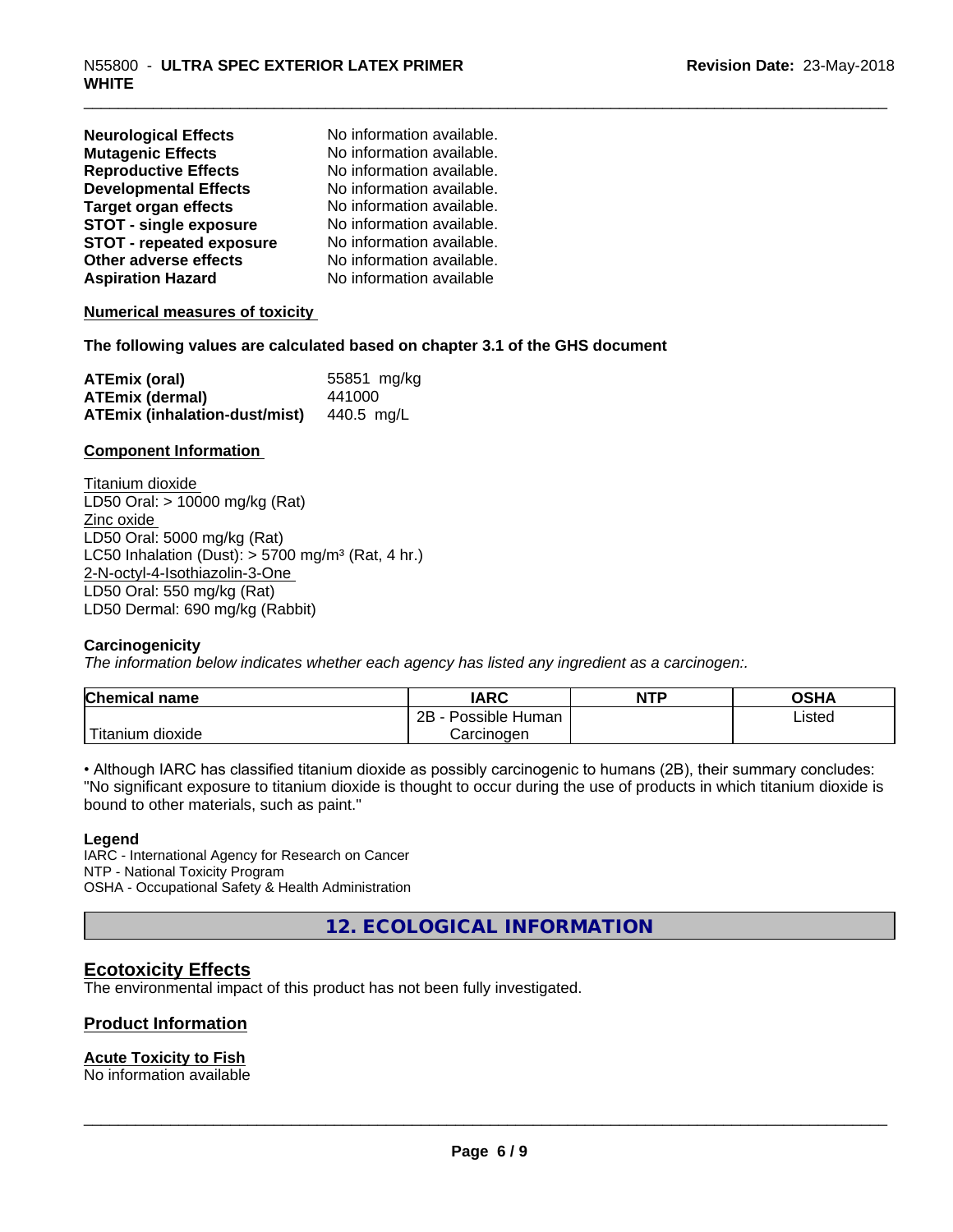#### **Acute Toxicity to Aquatic Invertebrates**

No information available

#### **Acute Toxicity to Aquatic Plants**

No information available

#### **Persistence / Degradability**

No information available.

#### **Bioaccumulation**

No information available.

#### **Mobility in Environmental Media**

No information available.

#### **Ozone**

No information available

#### **Component Information**

#### **Acute Toxicity to Fish**

Titanium dioxide  $LC50:$  > 1000 mg/L (Fathead Minnow - 96 hr.)

#### **Acute Toxicity to Aquatic Invertebrates**

No information available

#### **Acute Toxicity to Aquatic Plants**

No information available

|                              | 13. DISPOSAL CONSIDERATIONS                                                                                                                                                                                               |
|------------------------------|---------------------------------------------------------------------------------------------------------------------------------------------------------------------------------------------------------------------------|
| <b>Waste Disposal Method</b> | Dispose of in accordance with federal, state, and local regulations. Local<br>requirements may vary, consult your sanitation department or state-designated<br>environmental protection agency for more disposal options. |
|                              | <b>14. TRANSPORT INFORMATION</b>                                                                                                                                                                                          |
| <b>DOT</b>                   | Not regulated                                                                                                                                                                                                             |
| <b>ICAO/IATA</b>             | Not regulated                                                                                                                                                                                                             |
| <b>IMDG/IMO</b>              | Not regulated                                                                                                                                                                                                             |
|                              | <b>15. REGULATORY INFORMATION</b>                                                                                                                                                                                         |

#### **International Inventories**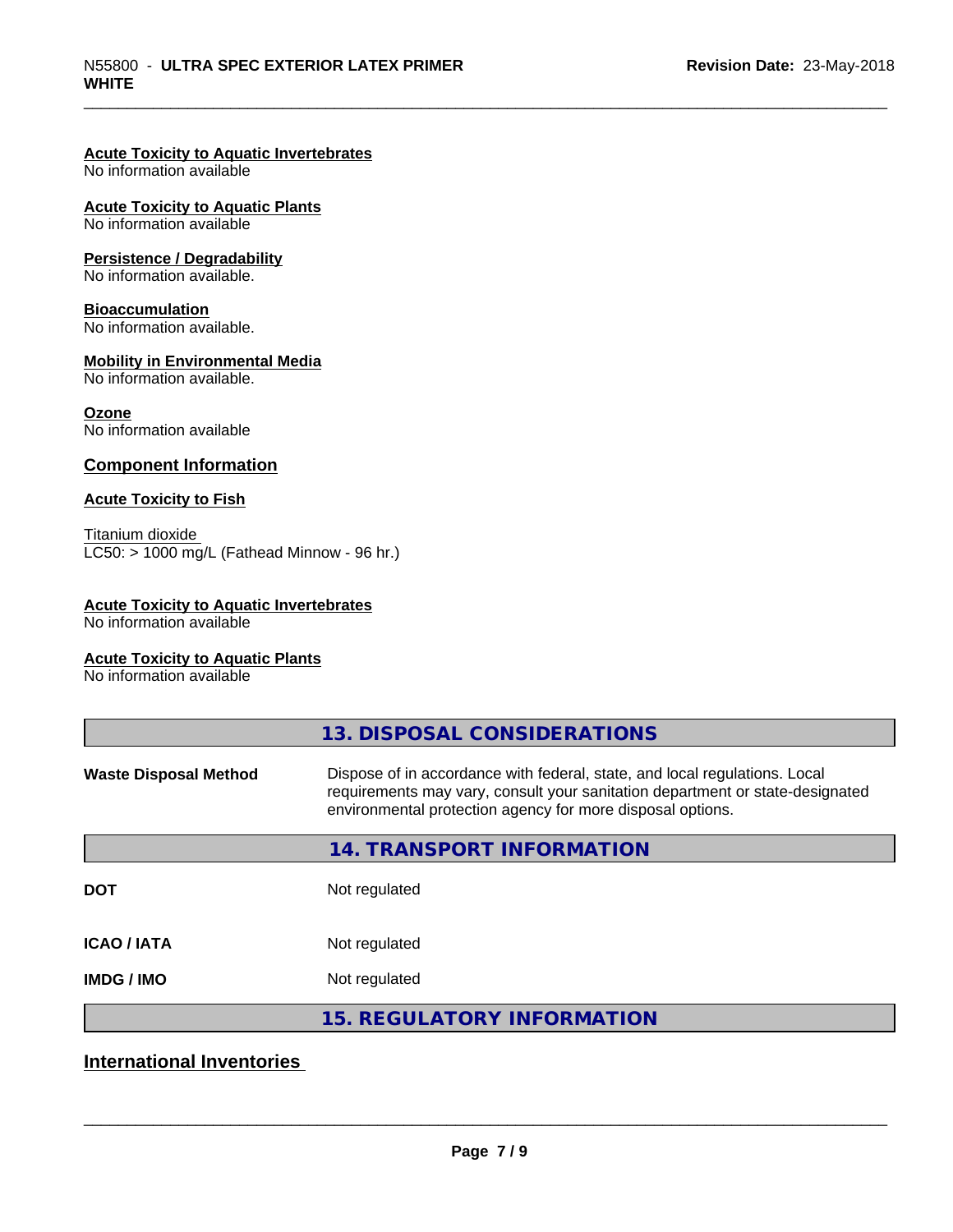| <b>TSCA: United States</b> | Yes - All components are listed or exempt. |
|----------------------------|--------------------------------------------|
| <b>DSL: Canada</b>         | Yes - All components are listed or exempt. |

#### **Federal Regulations**

| SARA 311/312 hazardous categorization |     |  |
|---------------------------------------|-----|--|
| Acute health hazard                   | Yes |  |
| Chronic Health Hazard                 | No  |  |
| Fire hazard                           | No  |  |
| Sudden release of pressure hazard     | No  |  |
| Reactive Hazard                       | No  |  |

#### **SARA 313**

Section 313 of Title III of the Superfund Amendments and Reauthorization Act of 1986 (SARA). This product contains a chemical or chemicals which are subject to the reporting requirements of the Act and Title 40 of the Code of Federal Regulations, Part 372:

| <b>Chemical name</b> | <b>CAS No.</b> | Weiaht-% | <b>CERCLA/SARA 313</b>     |
|----------------------|----------------|----------|----------------------------|
|                      |                |          | (de minimis concentration) |
| Zinc oxide           | 1314-13-2      |          |                            |

#### **Clean Air Act,Section 112 Hazardous Air Pollutants (HAPs) (see 40 CFR 61)**

This product contains the following HAPs:

*None*

#### **US State Regulations**

#### **California Proposition 65**

## **A WARNING:** Cancer and Reproductive Harm– www.P65warnings.ca.gov

#### **State Right-to-Know**

| <b>Chemical</b><br>∖name | . .<br>Massachusetts | New<br>. Jersev | Pennsylvania |
|--------------------------|----------------------|-----------------|--------------|
| Limestone                |                      |                 |              |
| dioxide<br>Titanium.     |                      |                 |              |
| 'inc oxide<br>∠⊞IC       |                      |                 |              |

#### **Legend**

X - Listed

#### **16. OTHER INFORMATION**

**HMIS** - **Health:** 1 **Flammability:** 0 **Reactivity:** 0 **PPE:** -

 $\overline{\phantom{a}}$  ,  $\overline{\phantom{a}}$  ,  $\overline{\phantom{a}}$  ,  $\overline{\phantom{a}}$  ,  $\overline{\phantom{a}}$  ,  $\overline{\phantom{a}}$  ,  $\overline{\phantom{a}}$  ,  $\overline{\phantom{a}}$  ,  $\overline{\phantom{a}}$  ,  $\overline{\phantom{a}}$  ,  $\overline{\phantom{a}}$  ,  $\overline{\phantom{a}}$  ,  $\overline{\phantom{a}}$  ,  $\overline{\phantom{a}}$  ,  $\overline{\phantom{a}}$  ,  $\overline{\phantom{a}}$ 

#### **HMIS Legend**

0 - Minimal Hazard